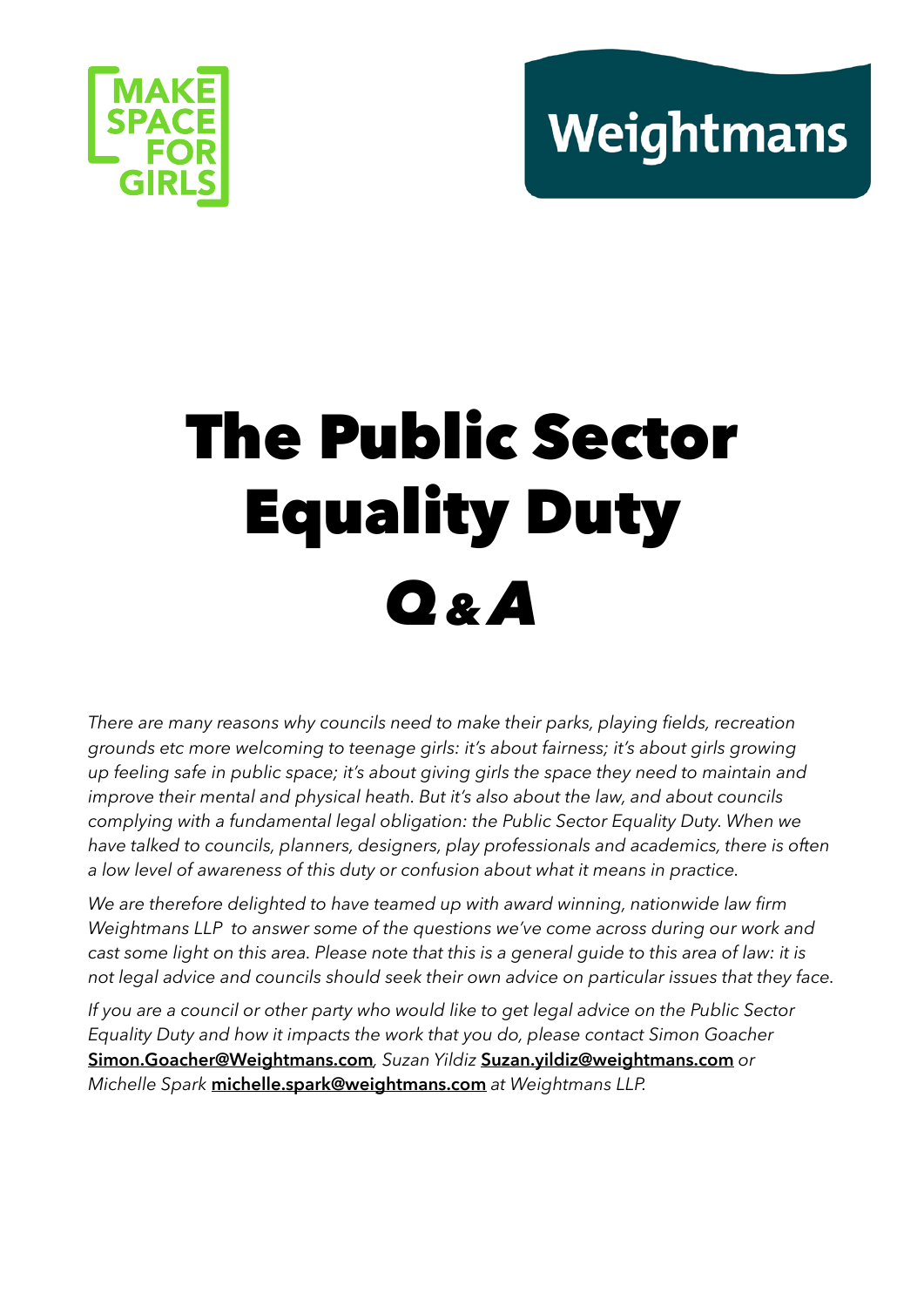# **What do people mean by the Public Sector Equality Duty?**

The Public Sector Equality Duty is a series of legal obligations that public bodies (including local authorities) must comply with when they make decisions. The Public Sector Equality Duty is made up of a general duty (set out in section 149 Equality Act 2010 and applying equally in England, Wales and Scotland) and a number of specific duties (set out in regulations and which differ for England, Wales and Scotland).

In this note we focus mainly on the general GB-wide public sector equality duty, which we refer to as the PSED.

However, it is worth noting that public bodies that are also subject to the specific duties (which includes most local authorities) are required to set equality objectives/outcomes (depending on whether they are in England, Scotland or Wales). Given longstanding evidence and current concerns about the safety and participation of women and girls in public spaces, local authorities should consider whether they should be setting an objective/outcome in this area.

#### **What does the PSED require local authorities/councils to do?**

The PSED requires local authorities/councils, when exercising their public functions, to consider proactively the need to:

- eliminate unlawful discrimination, harassment, victimisation and other unlawful discrimination;
- advance equality of opportunity between people who share a protected characteristic and those who do not; this involves removing/reducing disadvantage, meeting differing needs, and encouraging people to participate in activities where their participation is low; and
- foster good relations between people who share a protected characteristic and those who do not.

# **What are "protected characteristics"?**

The PSED protects people by recognising that there are certain personal characteristics which can lead to discrimination or disadvantage within society.

These are referred to as the "protected characteristics" and for the PSED they are: sex; sexual orientation; age; disability; gender reassignment; pregnancy and maternity; race; and religion or belief<sup>1</sup>.

# **Why is the PSED relevant to the work of Make Space for Girls?**

Sex<sup>2</sup> (referring to male/female) is one of the protected characteristics. Where a local authority's/council's current facilities for teenagers (skate parks, fenced pitches, BMX tracks) are dominated by boys and/or there is low participation in the park by girls, girls are disadvantaged.

 The PSED requires local authorities/councils to consider proactively the need to reduce this disadvantage and encourage greater participation.

There is also an argument that the current provision in many parks puts girls at a particular disadvantage, and this cannot be objectively justified. This could amount to indirect discrimination which is unlawful under separate provisions in the Equality Act 2010.

- 1 Marriage and civil partnership are also relevant protected characteristics for the first limb of the PSED
- 2 The Equality Act constructs this protected characteristic by reference to legal sex, not by reference to gender.



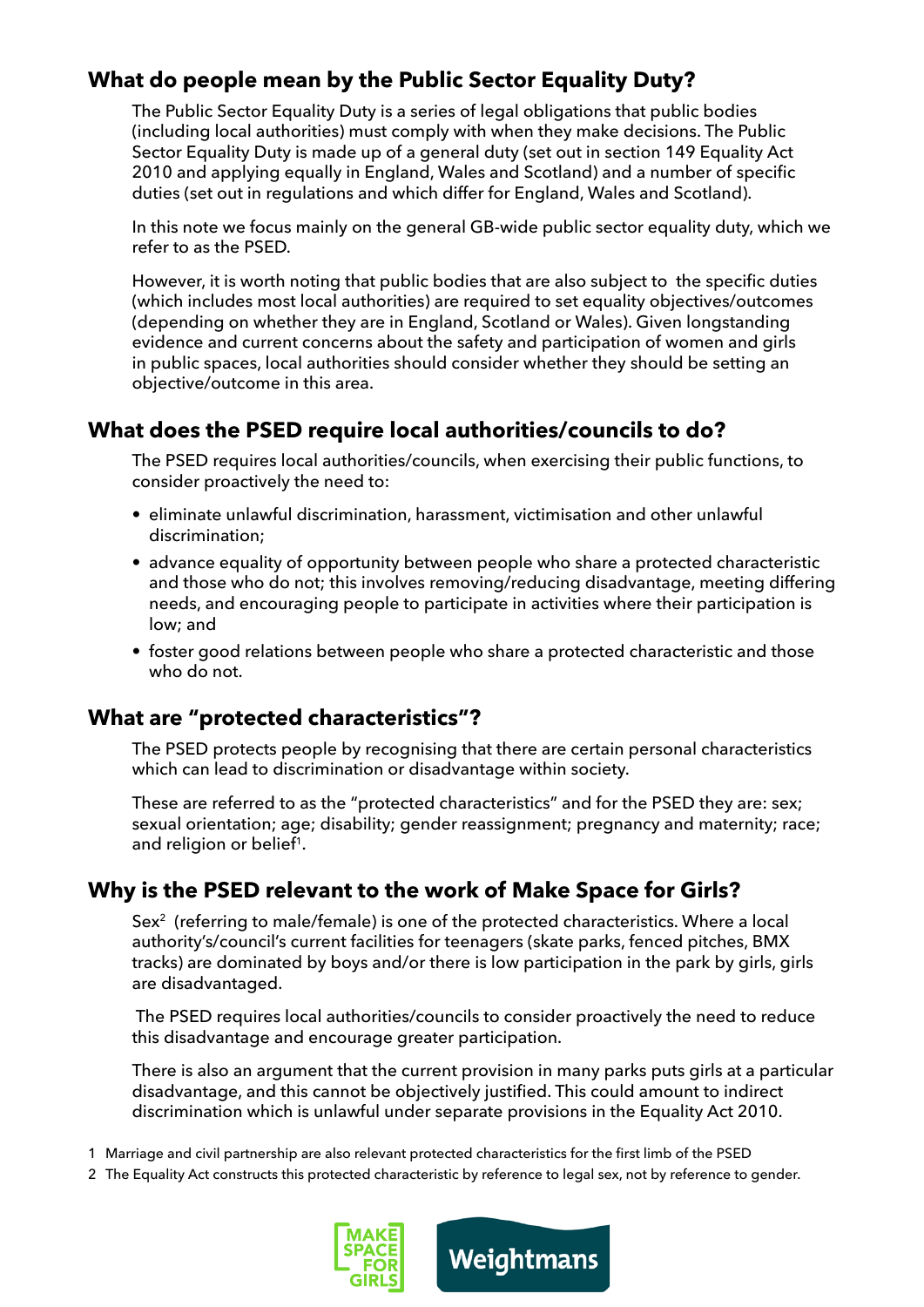# **Who is responsible for making sure the PSED is complied with?**

The duty applies to the local authority/council which is exercising the function and it cannot delegate that duty, even if it has outsourced the function.

All individuals working in the local authority/council must understand the duty and ensure that it is complied with. Councillors need to be sure that the duty is complied with and cannot simply assume that the officers/staff have taken the PSED into account.

We are very clear at our council: we would never discriminate against anyone and we have a clear anti-harassment/discrimination policy that everyone adheres to. So, the PSED doesn't really concern us.

Sometimes discrimination is overt and/or intentional; anti-harassment/discrimination polices perform a key role in tackling this.

But often discrimination or disadvantage is more opaque in origin, being the result of structural inequalities, unconscious bias or stereotypical thinking; and as such may be missed by anti-harassment/discrimination polices. Complying with the PSED is a legal obligation which gives local authorities/ councils a framework to help them tackle these harder to see problems.

#### **We treat everyone the same, so surely as a practical matter we are complying with the PSED, even if we don't talk about it?**

Because people with different protected characteristics face different barriers and have different needs, treating everyone the same could be discriminatory and will often perpetuate inequality and disadvantage. The PSED requires local authorities/councils to consider proactively how their decisions could impact different groups in different ways and this proactive consideration will help to reveal these barriers and uncover these needs.

For example, in theory everyone is equally entitled to turn up to a fenced pitch/MUGA and have an informal kick around. But in practice the design of these areas and their dominance by boys mean that girls don't have access (unless as part of an organised sports club).

#### **But if as a council we focus on getting a better understanding of the needs of teenage girls, isn't that unlawful discrimination against teenage boys?**

No. The Equality Act recognises that in order to comply with the PSED, authorities/ councils need to focus on the position of disadvantaged groups and may need to change the way services are provided to ensure that they can access them fairly.

#### **The duty talks about eliminating disadvantage, but I don't know who is disadvantaged. So how can I make sure my council complies with the duty?**

The courts have looked at this and explained that complying with the PSED require a proper analysis of all the relevant material and for decision makers to be properly informed.

The courts have also confirmed that if the decision makers don't have the relevant material, there is a duty to acquire it. This frequently means engagement and consultation with groups who will be impacted by the decision will be needed.



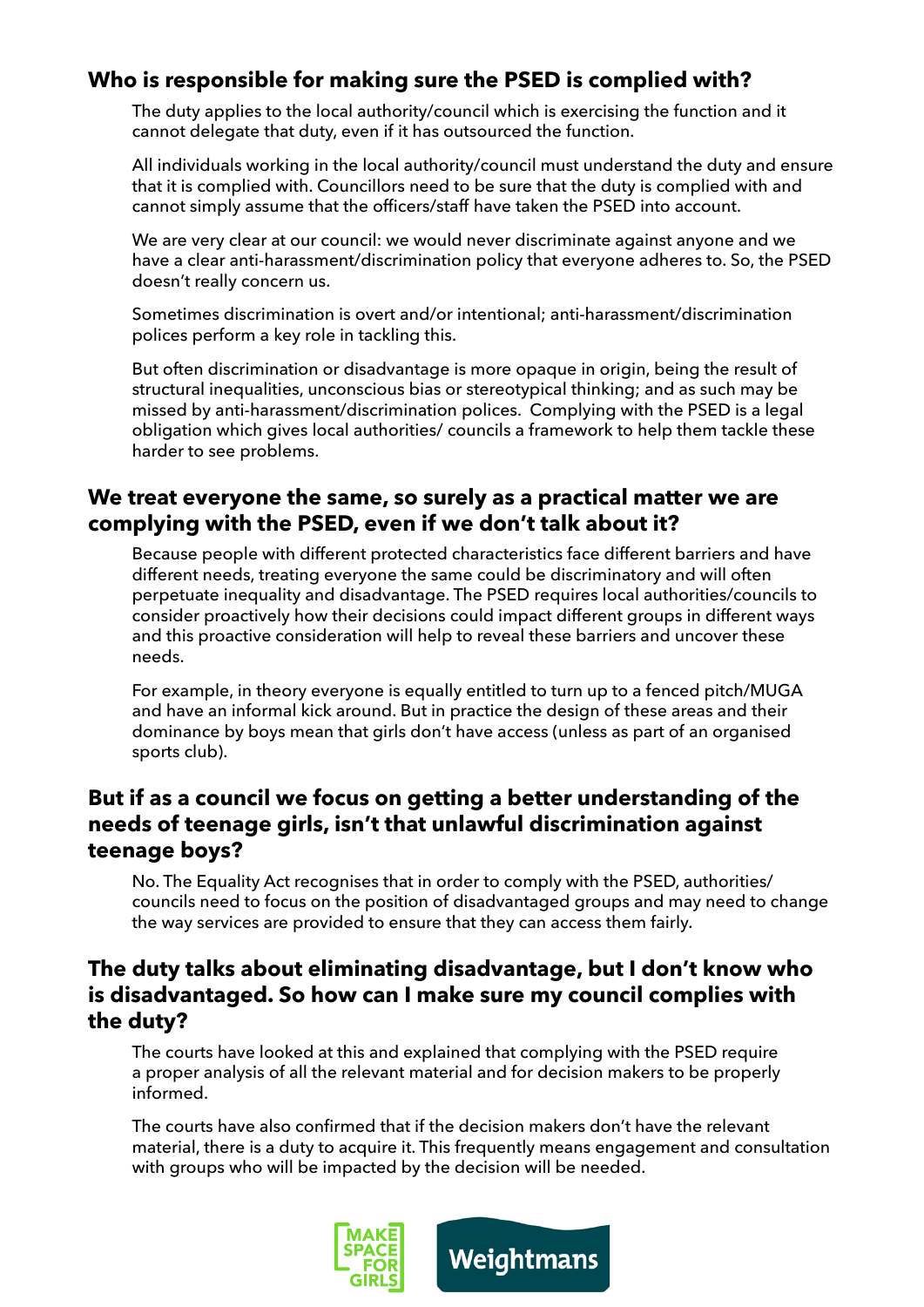For example, if a local authority/council is planning a refresh of the park, or looking at investing in or making changes to a skate park, the local authority/council should get information about how boys and girls use the current and proposed facilities so that the decision makers can discharge their PSED obligations.

#### **Does the PSED only apply to decisions above a certain financial threshold or at certain strategic/policy level?**

No: the duty applies whenever a local authority/council is exercising its public functions, whether that is taking decisions, setting policies or providing services. The PSED does not just apply to policy development or high-level decision-making.

To ensure compliance with the duty at all levels of decision-making, there must be arrangements to integrate the PSED properly into the day-to-day activities of local authorities/councils. Everyone should understand the PSED and how their responsibilities under it affect the way they should do their work.

# **Our planning policies have been assessed under the PSED. If the Planning Committee makes decisions that are within those policies, does the committee still need to apply its mind to the PSED in relation to individual planning applications?**

Yes: it is important that key policies are developed in line with the PSED. But each individual planning decision also requires compliance with the PSED. The members of the Planning Committee can't just assume that the duty will be complied with just because they have followed policy.

#### **Presumably the PSED only applies if we are spending council money? If someone else is funding a service or facility, then we don't need to worry about the PSED.**

The PSED applies whenever a local authority/council exercises its public functions. The fact that the funding for a particular project may come from a different source does not absolve the authority/council from the need to comply with the PSED.

#### **We are a small Parish/Town council; surely the PSED doesn't apply to us in the same way that it applies to larger councils (county, district or unitary councils)?**

The PSED applies in the same way to all local authorities, including Parish and Town Councils. There is no exemption or "watering down" of the PSED for smaller councils.

#### **What are Equality Impact Assessments (EIAs)? Are they a legal requirement?**

The PSED does not specify how a local authority/council should comply with the PSED. It is important that local authorities/councils find a way of assessing what they do, to ensure compliance with the PSED. They should find a process that works for them and can be integrated into their day to day activity.

Some local authorities/councils find an assessment template is useful to ensure consistency and proportionality. These templates are often referred to as "Equality Impact Assessments". There is no legal requirement to use a template like this; but documenting how equality issues have been considered and influenced decision-making is an